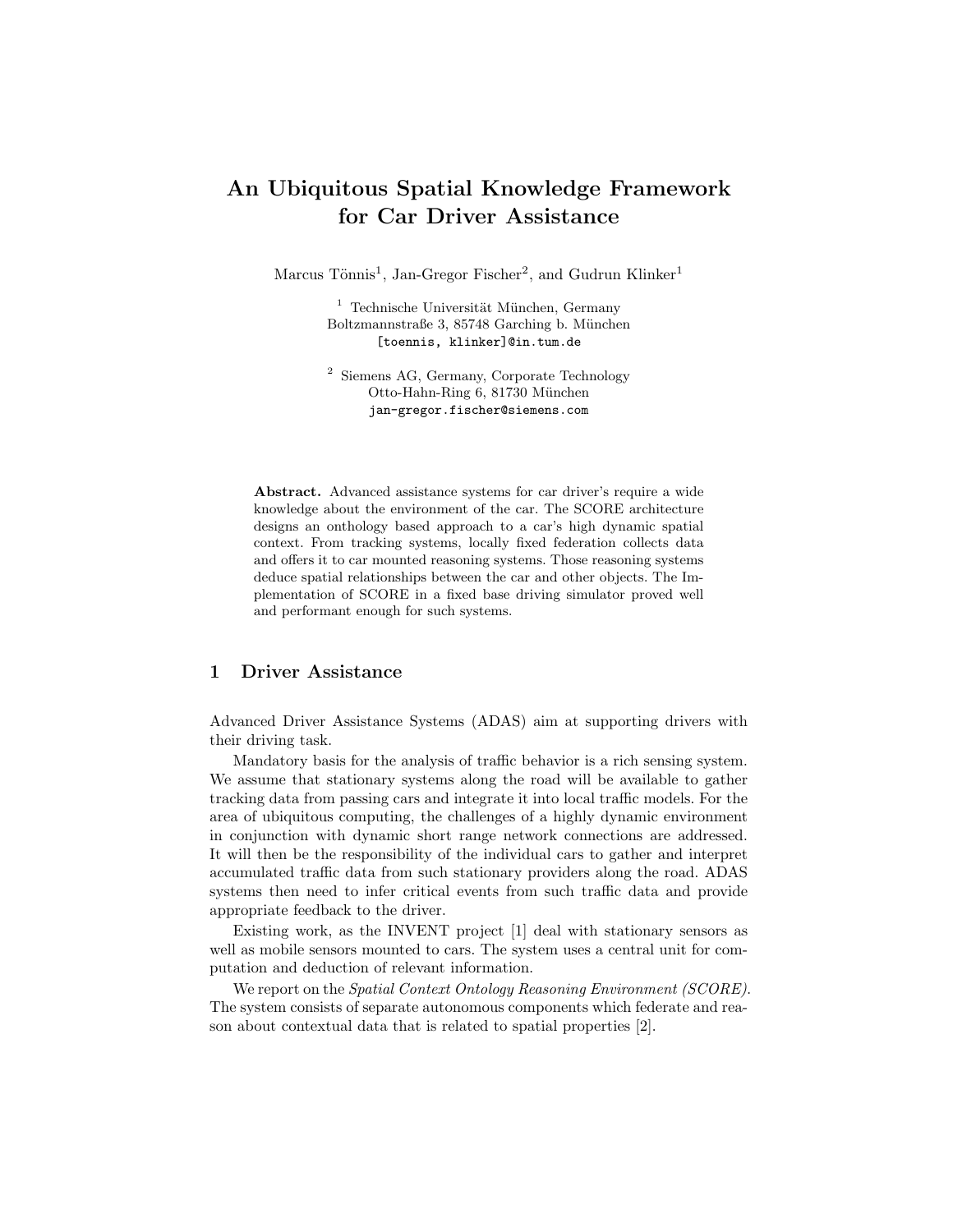## 2 Tracking, Federation, Reasoning and Ad-Hoc Networking

Aiming at the problems of ubiquitous information management [3] and high dynamics of spatial data in associated traffic, SCORE supports ADAS applications on two separate layers that set up on the observed reality. In the federation layer, all data of a certain tracked area is federated in a spatial context model. In the next higher layer, ontology-based reasoning components can access the model. This approach supports the combination of spatial context models for efficiently processing low-level spatial data with ontological context representations for information deduction on top layer.

The two layers clearly separate highly dynamic assertional knowledge in traditional coordinate-based models and terminological information of real world concepts within interpretable ontology spaces [4].

All components of our architecture act as autonomous services, either in the environment as federation services or in the car as reasoning services.

SCORE profits one hand from the flexibility regarding spatial scope, an extensible spatial detail. On the other hand, SCORE profits from scalability with respect to dynamics of context acquisition.

Tracking To provide ubiquitous support along the road, the street network is separated into road sections, with each of them containing a number of vehicles at a certain point in time (see Figure 1). For each road section, a logically related tracking system observes the explicit spatial context states of all vehicles within that area. These area management components serve as spatial context providers.

Federation Regarding the volume of communication traffic, several stationary computers – each logically related to one road section – run federation components that collect spatial data within the respective areas. Software components, such as trackers, act as *spatial context providers*.

The federation warehouse organizes an efficient volatile data structure to continously index and cache those data items in order to optimize query response times and to provide quick information retrieval.

Reasoning In each car a reasoning component dynamically connects to one or more federation servers in range to access spatial data necessary for interpreting the vehicle's situational information.

Using a ontological rule-driven approach, the abstract query is handed to the reasoner subsystem, where it is processed by the description logic-based reasoner. T-box information contained in ontologies describe terminological entity relationships that are used by the reasoning component to understand how to interpret assertional spatial data collected in the entities' environment [4].

The terminological interpretation process is based on ontologies known from the Semantic Web. Ontologies are well-suited for logic-based reasoning, especially when description logic  $([5])$  is applied. This is due to the similarity between the language constructs of description logics and those of ontologies. Additional information can be deduced automatically from pre-defined ontologies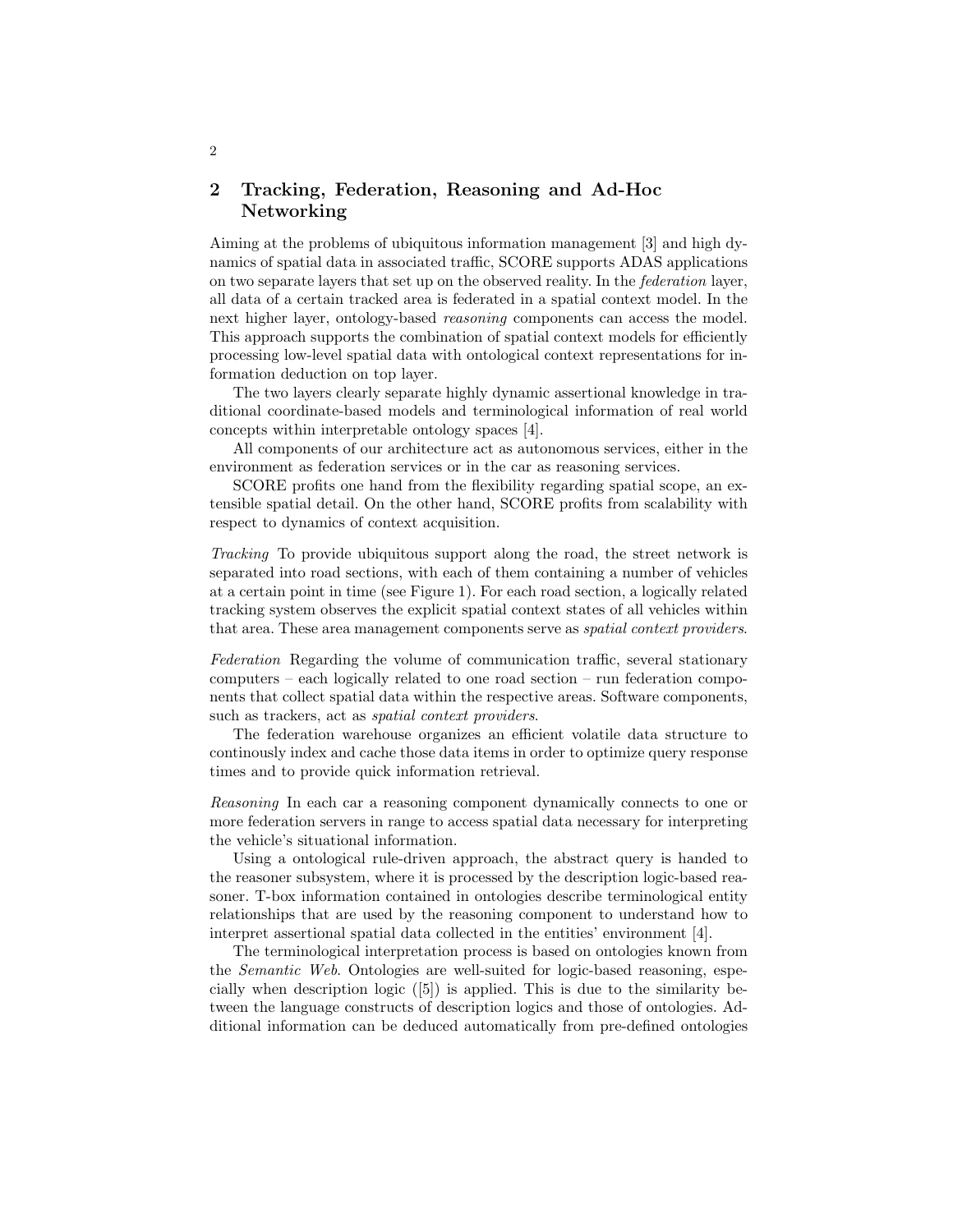with properties such as equality, symmetry, transitivity, inversion, disjointness and others.

Ontological knowledge bases are not well-suited for maintaining a detailed history of highly dynamic assertional data due to the continuous growth of information resulting in inefficient data management. In spite of that and to cope with the increasing amount of data without giving up the benefits of an ontological representation of concept knowledge in application domains dynamic spatial context data is managed on the federation tier and only requested for interpreting situational information. The reasoning process is rule-based, since it addresses the objectivity of spatial relations, e.g. traffic rules, that in its own sense disregard a scope of varying interpretation [4].

Ad-hoc Networking The interconnections between the federation and the reasoning components require dynamic bindings, when a car leaves one federated tracked sector and moves to another. For this kind of ubiquitous networking we used the DWARF [6] architecture to describe and interconnect all components. The DWARF middleware supervises the components' localization attributes and interconnects corresponding services, therefore enabling data flow.

Figure 1 shows in a sketch how interconnection is executed while a car drives along a X-axis.



Fig. 1. Sketch of SCORE and dynamic reconnection of car internal reasoning service between two federation services as car moves along X-axis